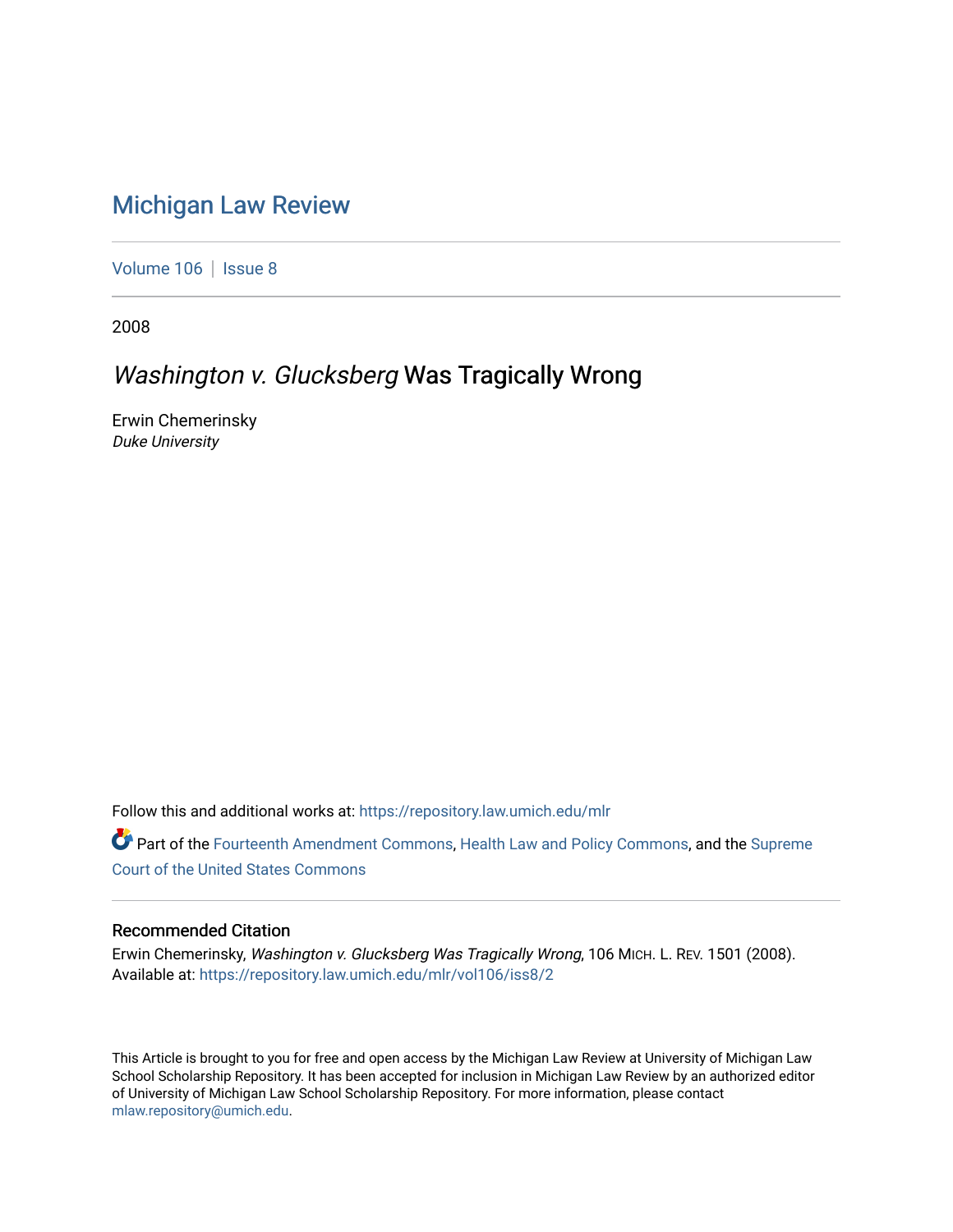## *WASHINGTON V GLUCKSBERG* **WAS TRAGICALLY WRONG**

### *Erwin Chemerinsky\**

*Properly focused, there were two questions before the Supreme Court in* Washington v. Glucksberg. *First, in light of all of the other non-textual rights protected by the Supreme Court under the "liberty" of the Due Process Clause, is the right to assisted death a fundamental right? Second, if so, is the prohibition of assisted death necessary to achieve a compelling interest? Presented in this way, it is clear that the Court erred in* Washington v. Glucksberg. The right of a terminally *ill person to end his or her life is an essential aspect of autonomy, comparable to aspects of autonomy that the Court has protected in decisions concerning family autonomy, reproductive autonomy, and autonomy to engage in sexual activity. Moreover, the government's general interest in protecting life and preventing suicide has far less force when applied to a terminally ill patient. The tragedy of* Washington v. Glucksberg *is that every day across the country, terminally ill patients are being forced to suffer longer and being denied an essential aspect of their autonomy and personhood.*

#### **INTRODUCTION**

Fourteen years ago, in the spring of **1993,** my father was dying of terminal lung cancer. Near the end of his life, he was in the hospital, far too weak to get **out of** bed or even to shave. Except when sedated, he was fully conscious and completely rational. He completely understood that he was in the last days of his life and that he would never get out of that hospital bed. **I** stood next to him as he asked a doctor to administer drugs to end his life. He cogently explained to the doctor that either he was awake and in great pain or he was drugged into unconsciousness. He told the doctor that it was his time to go and there was no point in prolonging his life a few more days. No one in my family objected to his choice.

The doctor brusquely said, **"I** can't do that," and quickly changed the subject. **My** father, though, was persistent and again asked the doctor to give him enough morphine to stop his breathing and end his suffering. The doctor said that the law did not allow that and that he would not discuss it **further.**

**My** father died four days after making that request. **I** will never understand what interest the State of Indiana, where he was in the hospital, had in

<sup>\*</sup> Alston & Bird Professor of Law and Political Science, Duke University.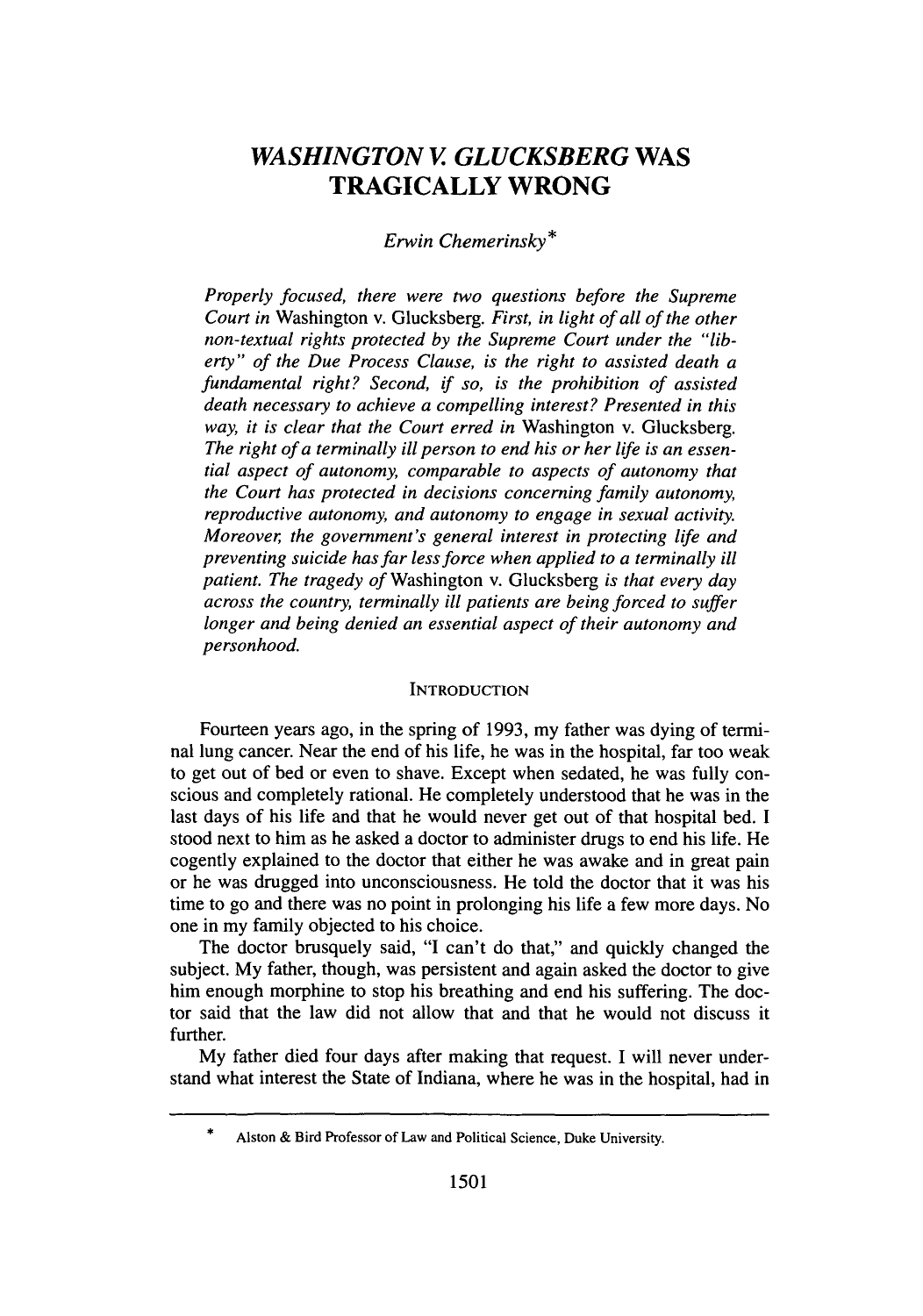keeping him alive for those few additional days. He was awake for increasingly short intervals and while awake he complained of great pain. The tumor had blocked circulation to his arm and it was grotesquely swollen. He did not see any point in having an amputation since he was about to die. He told the doctor that at that stage it did not matter to him whether he died of gangrene from the death of tissue in his arm or from the lung cancer.

I cannot approach the topic of physician-assisted suicide without confronting the vivid image of my father pleading with a doctor to help him stop suffering. The prohibition of physician-assisted suicide affects those like my father who are not on life support and are physically too weak to commit suicide. Those on artificial life support can order it ended.' Those with the physical ability to do so can commit suicide, albeit with far greater trauma to their family and loved ones. But a person like my father, who desperately wanted to end his suffering, was left with no alternatives. Thankfully, he only lingered for a few days after his request; but there are many terminally ill patients who suffer for months because of the lack of a right to death with dignity.

Three years after my father died in 1993, the United States Court of Appeals for the Ninth Circuit, in an *en banc* ruling, found that the right to privacy included a right to physician-assisted suicide. In a lengthy and carefully reasoned opinion by Judge Stephen Reinhardt, the court, in a seven-to-four decision, ruled in favor of terminally ill patients in the State of Washington who were challenging the law prohibiting aiding or abetting a suicide.<sup>2</sup> Almost simultaneously, the United States Court of Appeals for the Second Circuit found that a similar New York law violated equal protection.<sup>3</sup>

A year later, the Supreme Court reversed both of these decisions and emphatically rejected any constitutional right to physician-assisted suicide. The majority opinion in each of these cases was written by Chief Justice Rehnquist and joined by Justices O'Connor, Scalia, Kennedy, and Thomas. Justices Stevens, Souter, Ginsburg, and Breyer concurred in the judgment. There were no dissents.

In this Article, I argue that the Supreme Court was wrong, tragically wrong, in its decisions in *Washington v. Glucksberg and Vacco v. Quill.* As I assess these cases and assisted death, there are two questions to be answered. First, should the right to privacy under the Constitution, which had been recognized in prior cases, be interpreted to include a fundamental right to assisted death for terminally ill patients? Second, if so, is the prohibition of assisted death necessary to meet a compelling government interest?

**<sup>1.</sup>** In Cruzan *v. Director, Missouri Department of Health,* 497 U.S. 261, 279 (1990), the Court "assumed," and five Justices expressly found, that there is a right to refuse medical treatment under the Due Process Clause. *See infra* notes 28-30 and accompanying text.

<sup>2.</sup> Compassion in Dying v. Washington, 79 **E3d** 790 (9th Cir. 1996) (en banc), *rev'd sub nom.* Washington v. Glucksberg, 521 U.S. 702 (1997).

<sup>3.</sup> Vacco v. Quill, 80 F.3d 716 (2d Cir. 1996), *rev'd,* 521 U.S. 793 (1997).

<sup>4.</sup> *Glucksberg,* 521 U.S. 702; *Quill,* 521 U.S. 793.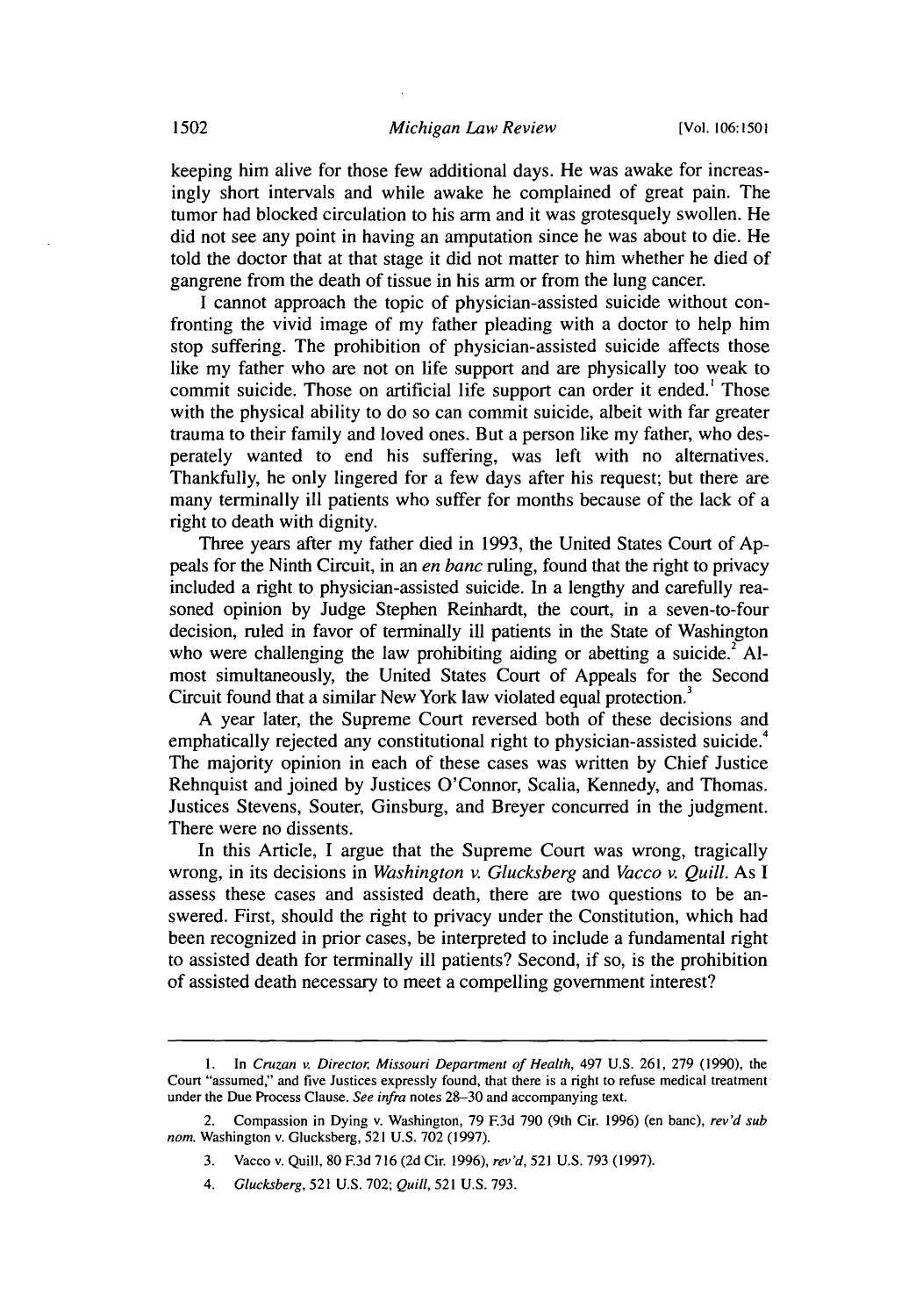The Supreme Court's crucial error was in failing to recognize that the prohibition of assisted death infringes a fundamental aspect of the right to privacy. Thus, the Court used only rational basis review, rather than strict scrutiny. Had it applied the latter, it should have found that none of the government's alleged interests met the demanding requirements of strict scrutiny.

The tragedy of the Supreme Court's decision is that countless other individuals in my father's situation needlessly suffer every day across the country. They are denied the most basic aspect of their autonomy: the power to decide to end their life with dignity and on their own terms.

In Part I, I explain why the Supreme Court was wrong in failing to find that a fundamental right was implicated. In Part II, I describe why laws prohibiting assisted dying for terminally ill patients fail strict scrutiny.<sup>5</sup>

### I. LAWS PROHIBITING **ASSISTED DEATH INFRINGE** THE RIGHT TO PRIVACY

There are two key steps to the argument that laws prohibiting assisted death infringe the right to privacy. First, the Constitution protects fundamental aspects of personal autonomy, even though privacy and these rights are not enumerated in the Constitution. Second, the right to assisted dying-a right to die with dignity- is a core aspect of the personal autonomy protected under the Constitution's right to privacy.

The first step is controversial, but as a constitutional matter, not difficult. Conservative Justices consistently maintain that there is no right to privacy protected by the Constitution because it is not mentioned in the text and was not intended by the framers.<sup>6</sup> But long before the Supreme Court considered physician-assisted suicide, it held that privacy is protected as a fundamental right under the Constitution, and it safeguarded many aspects of autonomy as fundamental rights. For example, the Court has expressly held that certain aspects of family autonomy are fundamental rights and that government interference will be allowed only if it withstands strict scrutiny. These liberties include the right to marry,<sup> $\tau$ </sup> the right to custody of one's children, $\delta$  the

7. E.g., Loving v. Virginia, 388 U.S. 1 (1967) (speaking of a fundamental right to marriage).

<sup>5.</sup> My focus, like that of the Supreme Court in *Glucksberg* and *Quill*, is on the right to physician-assisted suicide for terminally ill patients. In Part **11,** I consider whether this inevitably would mean a right to physician-assisted suicide in other contexts.

<sup>6.</sup> See, e.g., Troxel v. Granville, 530 U.S. 57, 91-92 (2000) (Scalia, J., dissenting) (disputing any constitutional protection for the right of parents to control the upbringing of their children); Cruzan, 497 U.S. at 293 (Scalia, J., concurring) (disputing constitutional protection for the right to refuse medical treatment).

<sup>8.</sup> *See,* e.g., Santosky v. Kramer, 455 U.S. 745, 758-59 (1982) ("[A] natural parent's desire for and right to the companionship, care, custody, and management of his or her children is an interest far more precious than any property right." (internal quotation marks omitted)); Stanley v. Illinois, 405 U.S. 645, 651 (1972) ("The rights to conceive and to raise one's children have been deemed 'essential,' 'basic civil rights of man,' and '[r]ights far more precious ... than property rights.'" (alteration in original) (citations omitted)).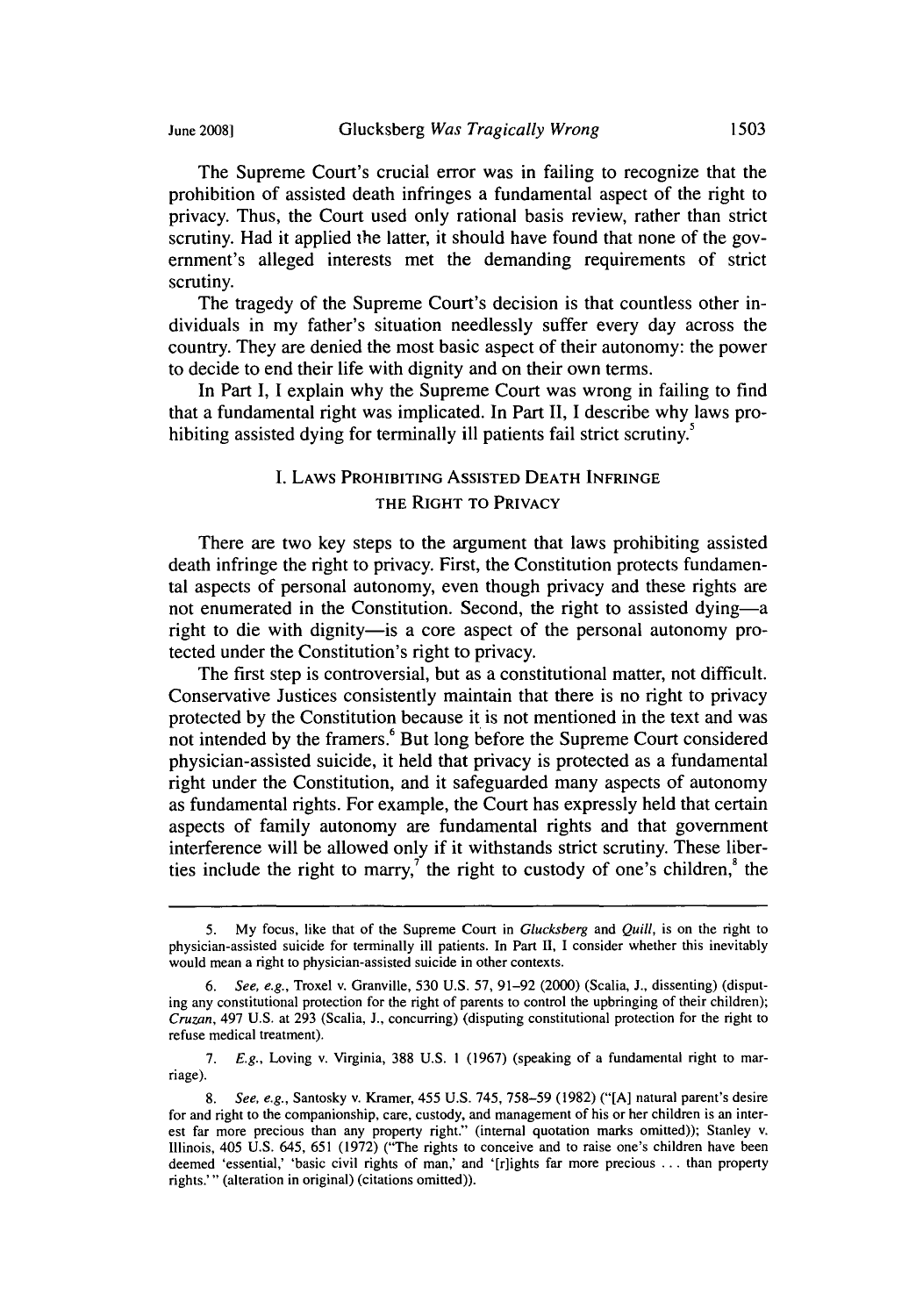right to keep a family together, $\degree$  and the right to control the upbringing of one's children.<sup>10</sup> Similarly, the Court has recognized a right to reproductive autonomy, which includes the right to procreate,<sup>11</sup> the right to purchase and use contraceptives, $^{12}$  and the right to abortion.<sup>13</sup>

Unless the Court intended to overrule all of these decisions, it was clear at the time of *Glucksberg* that the Constitution was interpreted as protecting basic aspects of personal autonomy as fundamental rights even though they are not mentioned in the text of the document. Put another way, the Court never has adopted the originalist position of Justices like Scalia and Thomas that the Constitution's meaning is limited to its original meaning. **<sup>14</sup>**As **I** and others have argued elsewhere, and there is no need to repeat here, there are compelling reasons to reject an originalist approach to the Constitution.<sup>15</sup> Moreover, scholars have developed persuasive arguments as to why privacy is worthy of constitutional protection as a fundamental right.<sup>16</sup>

In *Glucksberg,* Chief Justice Rehnquist's majority opinion formulated an approach to identifying fundamental rights that is at odds with the Supreme Court's approach in its earlier privacy cases. Chief Justice Rehnquist wrote that "we have regularly observed that the Due Process Clause specially protects those fundamental rights and liberties which are, objectively, 'deeply rooted in this Nation's history and tradition.'"<sup>17</sup> Further, he gave decisive weight to history and tradition:

13. *E.g.,* Planned Parenthood of Se. Pa. v. Casey, 505 U.S. 833 (1992); Roe v. Wade, 410 U.S. 113 (1973).

<sup>9.</sup> *See, e.g.,* Moore v. City of E. Cleveland, 431 U.S. 494 (1977) (declaring it unconstitutional for a zoning ordinance to keep a grandmother from living with her two grandsons who were first cousins).

<sup>10.</sup> *E.g.,* Pierce v. Society of Sisters, 268 U.S. 510 (1925); Meyer v. Nebraska, 262 U.S. 390 (1923).

<sup>11.</sup> *See, e.g.,* Skinner v. Oklahoma *ex rel.* Williamson, 316 U.S. 535 (1942) (invalidating a state law that mandated involuntary sterilization of those convicted three times of crimes involving moral turpitude).

<sup>12.</sup> *E.g.,* Eisenstadt v. Baird, 405 U.S. 438 (1972); Griswold v. Connecticut, 381 U.S. 479 (1965).

<sup>14.</sup> Moreover, conservative Justices seem quite willing to depart from the original meaning of a constitutional provision when it conflicts with their ideology. For example, conservative Justices interpret the Fourteenth Amendment as requiring colorblindness by the government. *See, e.g.,* Parents Involved in Cmty. Sch. v. Seattle Sch. Dist. No. 1, 127 S. Ct. 2738 (2007). But it is clear that the original understanding of the Fourteenth Amendment, especially based on the actions of the Congress that proposed it, was to allow race-conscious government actions, especially to benefit minorities. *See* Stephen A. Siegel, *The Federal Government's Power to Enact Color-Conscious* Laws: An Originalist Inquiry, 92 Nw. U. L. REV. 477, 570–87 (1998) (describing the actions of the Congress that proposed the Fourteenth Amendment).

<sup>15.</sup> *See, e.g.,* ERWIN CHEMERINSKY, INTERPRETING THE CONSTITUTION (1987); Paul Brest, *The* Misconceived Quest for the *Original Understanding,* 60 B.U. L. REV. 204 (1980).

<sup>16.</sup> For a superb defense of the right to privacy as a fundamental right, see Jed Rubenfeld, *The Right of Privacy,* 102 HARV. L. REv. **737** (1989).

**<sup>17.</sup>** Washington v. Glucksberg, 521 U.S. 702, 720-21 (1997) (quoting Moore v. City of E. Cleveland, 431 U.S. 494, 503 (1977) (plurality opinion)).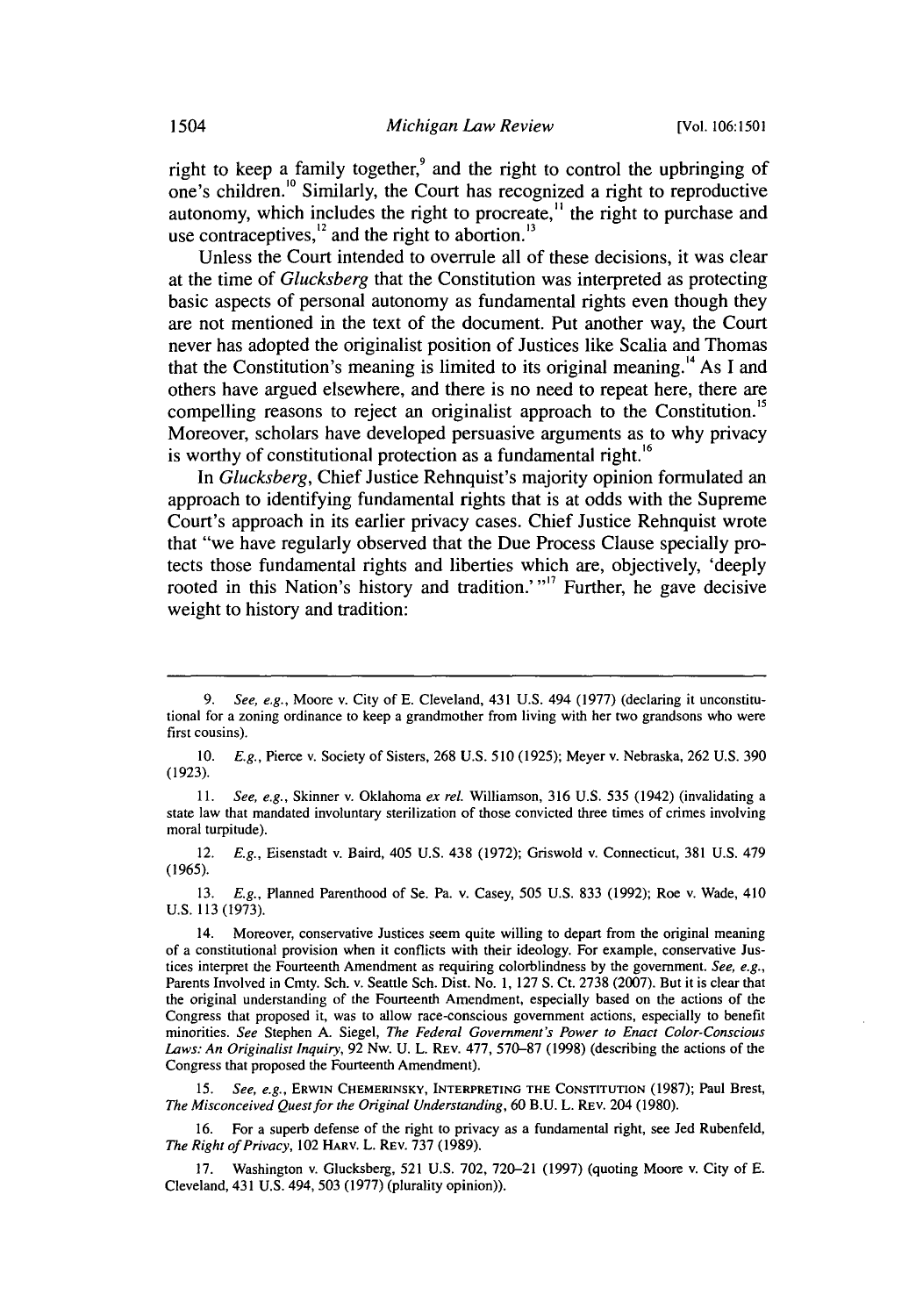The history of the law's treatment of assisted suicide in this country has been and continues to be one of the rejection of nearly all efforts to permit it. That being the case, our decisions lead us to conclude that the asserted "fight" to assistance in committing suicide is not a fundamental liberty interest protected by the Due Process Clause.'"

However, this assumption that a fundamental right exists only if there is a tradition of protecting it is wrong both descriptively and normatively. Descriptively, the Court has been willing to protect rights even though there has not been a tradition of protection. For example, laws prohibiting interracial marriage were far more "deeply rooted in this Nation's history and tradition" than the right to interracial marriage, but in *Loving v. Virginia,* the Court held that such a right is protected by the Due Process Clause.<sup>19</sup> And there was no deeply rooted tradition of protecting a right to abortion before *Roe v. Wade.* In fact, abortion was illegal in forty-six states when *Roe* was  $decided.<sup>20</sup>$ 

Of course, conservatives can argue that is why these decisions were wrong. But that misses the point: Chief Justice Rehnquist purports to describe how the Court has acted in determining whether an unenumerated right is protected by the Constitution. His description is inaccurate. There could be a different discussion about whether the Court should protect such rights, but as a descriptive matter, he is just wrong in saying that due process is limited to protecting those rights that are "objectively, 'deeply rooted in this Nation's history and tradition.'<sup>"21</sup>

Although this formulation is familiar and often uttered, it does not reflect the non-texual rights protected by the Court, especially under the rubric of privacy rights.

Normatively, the fact that laws have long existed does not answer the question as to whether the interest the laws regulate is so integral to personhood as to be worthy of being deemed a fundamental right. Oliver Wendell Holmes expressed this well:

It is revolting to have no better reason for a rule of law than that so it was laid down in the time of Henry IV. It is still more revolting if the grounds upon which it was laid down have vanished long since, and the rule simply persists from blind imitation of the past.<sup>22</sup>

Indeed, the Court's subsequent decision in *Lawrence v. Texas*<sup>23</sup> provides strong support for Justice Holmes's point. In *Lawrence,* the Court invalidated laws prohibiting private, consensual homosexual activity, even though such statutes had existed throughout American history. Contrary to Chief

<sup>18.</sup> *Id. at 728.*

<sup>19. 388</sup> U.S. 1 (1967).

<sup>20.</sup> Erwin Chemerinsky, *Rationalizing the Abortion Debate: Legal Rhetoric and the Abortion Controversy,* 31 **BUFF.** L. REV. 107, 109 (1982).

<sup>21.</sup> *Glucksberg,* 521 U.S. at 720-21 (quoting *Moore,* 431 U.S. at 503).

<sup>22.</sup> O.W. Holmes, *The Path of the Law,* 10 HARV. L. REV. 457,469 (1897).

<sup>23. 539</sup> U.S. 558 (2003).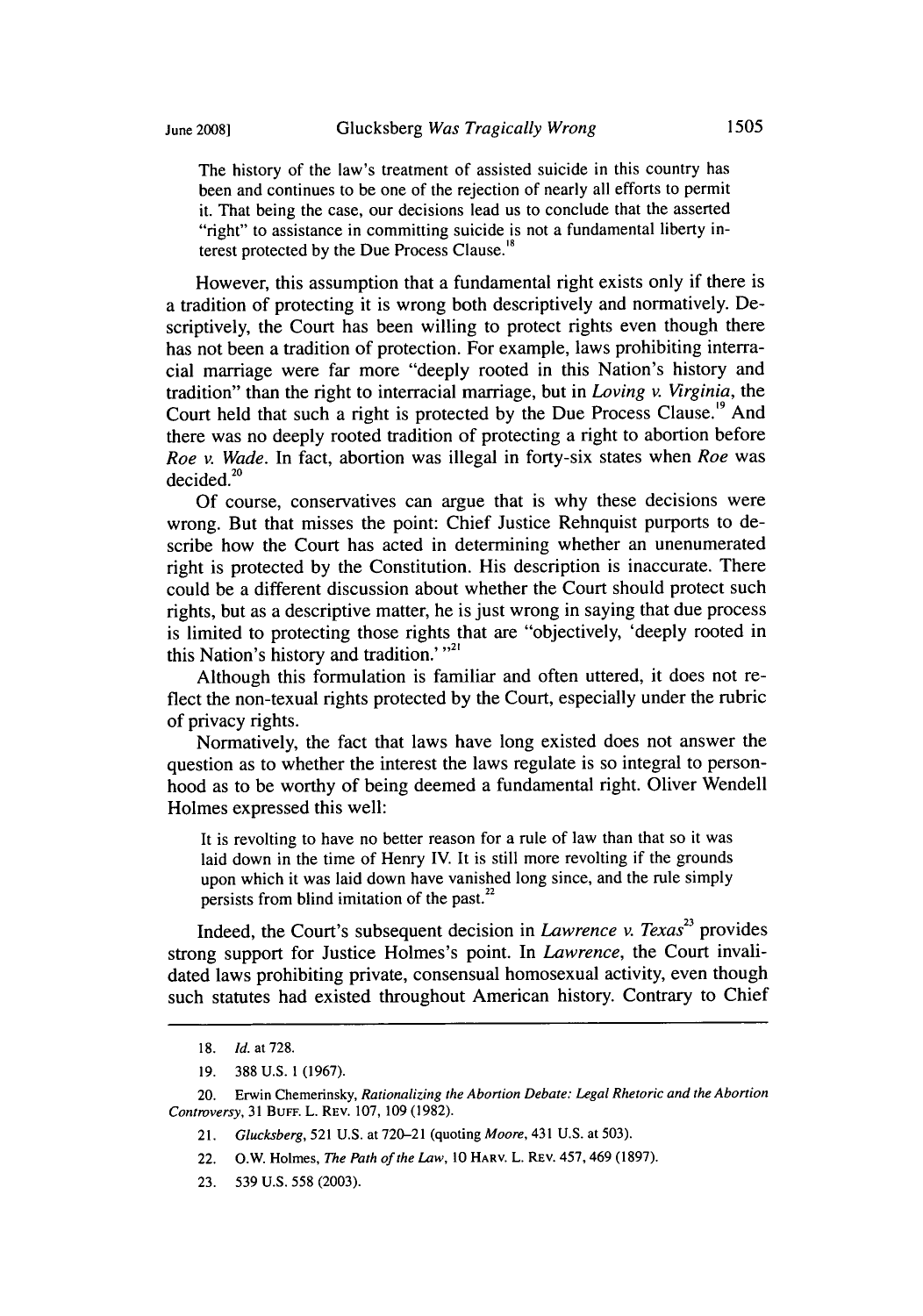Justice Rehnquist's approach in *Glucksberg,* the Court in *Lawrence* protected a privacy right even though it was not based in the text, the framers' intent, or tradition. The methodology of *Lawrence,* which affirmed a right to privacy based on its being a crucial aspect of personhood, cannot be reconciled with Chief Justice Rehnquist's restrictive view of rights under the Due Process Clause.

Thus, it is the second step in the analysis that is key: is the right to physician-assisted suicide so fundamental to autonomy that it should be deemed a fundamental right? Put another way, is it sufficiently analogous in its importance to the privacy rights which the Court has previously protected that the right should be worthy of being deemed a fundamental right?

It was striking that not one of the nine Justices on the Court made this argument. Four Justices-Stevens, Souter, Ginsburg, and Breyer-wrote concurring opinions to emphasize that laws prohibiting physician-assisted suicide might be unconstitutional as applied.<sup>24</sup> But none of the Justices argued that there should be a fundamental right to physician-assisted suicide.<sup>25</sup>

The Ninth Circuit, however, did raise precisely this argument. In its en banc ruling striking down the Washington statute prohibiting aiding and abetting a suicide, the Ninth Circuit persuasively explained why privacy should be seen as including a right to death with dignity:

Some argue strongly that decisions regarding matters affecting life or death should not be made by the courts. Essentially, we agree with that proposition. In this case, by permitting the *individual* to exercise the right to *choose* we are following the constitutional mandate to take such decisions out of the hands of the government, both state and federal, and to put them where they rightly belong, in the hands of the people. We are allowing individuals to make the decisions that so profoundly affect their very existence-and precluding the state from intruding excessively into that critical realm. The Constitution and the courts stand as a bulwark between individual freedom and arbitrary and intrusive governmental power. Under our constitutional system, neither the state nor the majority of the people in a state can impose its will upon the individual in a matter so highly "central to personal dignity and autonomy." Those who believe strongly that death must come without physician assistance are free to follow that creed, be they doctors or patients. They are not free, however, to force their views, their religious convictions, or their philosophies on all the other

<sup>24.</sup> See, e.g., Glucksberg, 521 U.S. at 792 (Breyer, J., concurring).

<sup>25.</sup> It is interesting to speculate as to why not. In part, it may be a reflection of the composition of the Court. I believe, though I cannot prove, that William Brennan, Thurgood Marshall, William Douglas, or even Harry Blackmun would have argued differently. The Court at the time of Glucksberg did not have (and does not have today) a liberal in the mold of these earlier Justices.

Moreover, the failure of any Justice to urge such a fight is a reflection of the influence of the conservative attack on unenumerated rights. The conservatives' relentless drumbeat against privacy rights has had an effect, even though it is inconsistent with numerous precedents and is based on a thoroughly criticized approach to constitutional interpretation.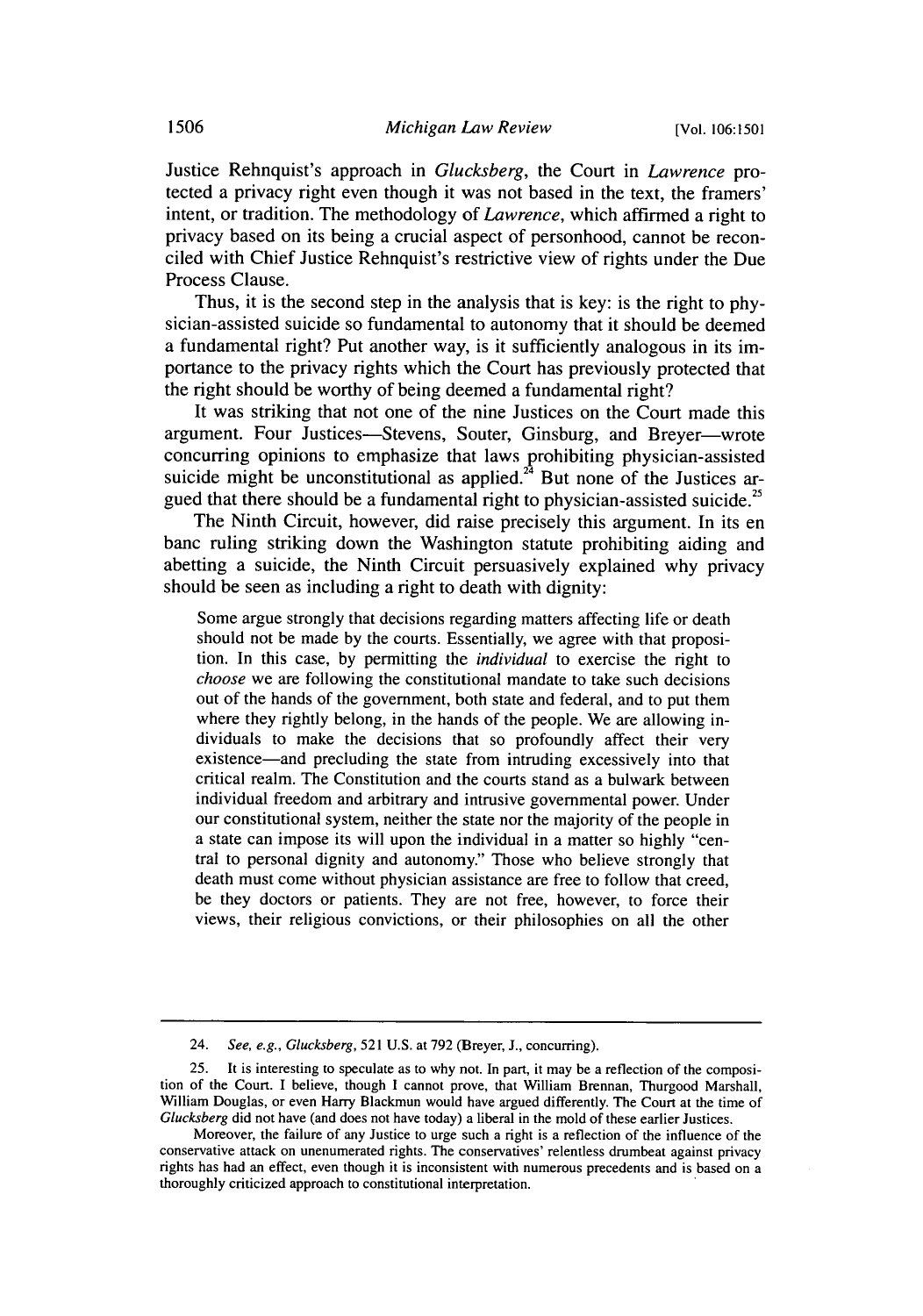members of a democratic society, and to compel those whose values differ with theirs to die painful, protracted, and agonizing deaths.<sup>26</sup>

The Ninth Circuit is correct: if privacy means anything, it is the right of individuals to have the autonomy to make crucial decisions concerning their lives. The Supreme Court has protected these crucial decisions in a human being's life by recognizing rights such as the right to marry, the right to raise children, and the right to reproductive autonomy. Certainly, the choice of whether to live or to die is of equal importance. Indeed, it is difficult to imagine any aspect of autonomy more basic than the ability to choose whether to continue one's life. If any aspect of autonomy is to be deemed fundamental, surely it is the right to choose to die. It is important to recognize that this is the type of reasoning courts always engage in, looking to prior decisions and deciding whether the current matter is sufficiently analogous. In *Glucksberg*, the essential question—and one not faced by the majority—was whether the right to assisted death is comparable in its importance in a person's life to other aspects of liberty already protected.

This conclusion is further supported by the opinions in *Cruzan v. Director, Missouri Department of Health.27* Under *Cruzan,* those who are on life support have the right to have it ended. In other words, they have the right to assisted dying under the Constitution. Chief Justice Rehnquist's majority opinion in *Cruzan* declared that "for purposes of this case, we assume that the United States Constitution would grant a competent person a constitutionally protected right to refuse lifesaving hydration and nutrition."<sup>28</sup> Although the majority opinion only "assume[d]" that there was a right to refuse food and water to bring about death, five Justices in *Cruzan*—Justice O'Connor, concurring, and the four dissenting Justices—said that such a right exists. Justice O'Connor began her opinion by saying, "I agree that a protected liberty interest in refusing unwanted medical treatment may be inferred from our prior decisions **.** .. and that the refusal of artificially delivered food and water is encompassed within that liberty interest."<sup>29</sup> Justice Brennan, in a dissenting opinion joined by Justices Marshall and Blackmun, said that there is a "fundamental right to be free of unwanted artificial nutrition and hydration."<sup>30</sup> And Justice Stevens, who also dissented, described the case as involving "constitutional interests of the highest order."<sup>31</sup>

In other words, five Justices in *Cruzan* clearly found that there is a fundamental right of competent adults to refuse medical treatment. As the following analysis will show, this is in substance a right to

<sup>26.</sup> Compassion in Dying v. Washington, 79 F.3d 790, 839 (9th Cir. 1996) (en banc), rev'd sub nom. Glucksberg, 521 U.S. 702 (citation omitted).

<sup>27. 497</sup> U.S. 261 (1990).

<sup>28.</sup> Cruzan, 497 U.S. at 279.

<sup>29.</sup> *Id.* at 287 (O'Connor, J., concurring) (citation omitted).

<sup>30.</sup> *Id.* at 302 (Brennan, J., dissenting).

<sup>31.</sup> *Id.* at 344 (Stevens, J., dissenting).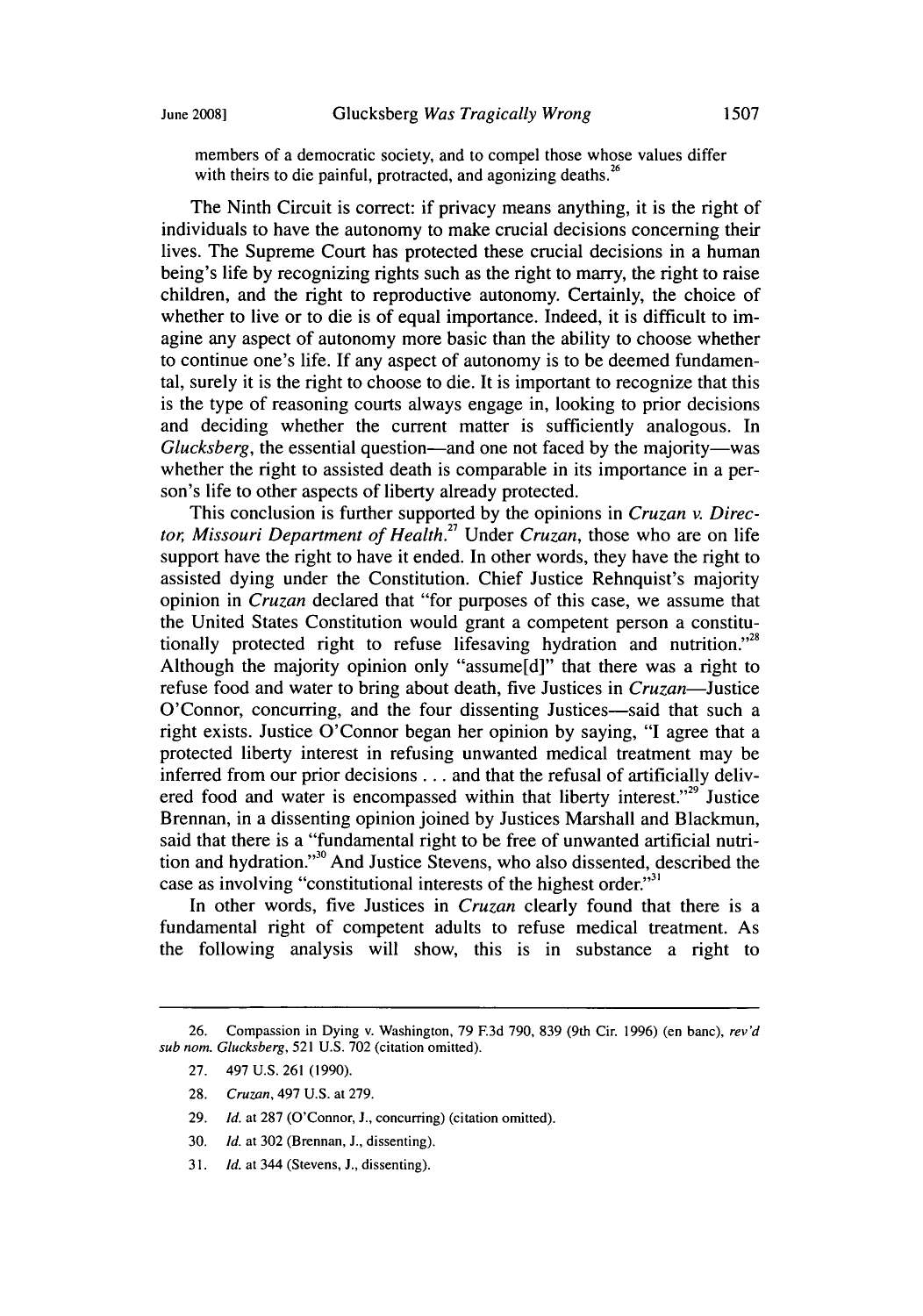physician-assisted suicide for any patient who is on artificial life support. But those not on artificial life support are denied this right.

In *Vacco v. Quill,* the Supreme Court said that there is a distinction between withdrawing treatment and administering drugs to end a person's life. Chief Justice Rehnquist wrote that "the overwhelming majority of state legislatures have drawn a clear line between assisting suicide and withdrawing or permitting the refusal of unwanted lifesaving medical treatment by prohibiting the former and permitting the latter."<sup>32</sup> Yet, on reflection, this line is anything but clear. Both involve affirmative acts by physicians. Turning off a respirator, removing a feeding tube, stopping medication that keeps a person's blood pressure at a level to sustain life; all are affirmative acts. Both are intended to end a person's life-and both will have that effect. The Rehnquist argument invokes a familiar distinction between omission and commission, but this distinction is inapposite here because ending treatment and administering substances to end life are both acts of commission with the same purpose and effect.

The conclusion that assisted dying is a fundamental right does not make state laws that prohibit aiding and abetting a suicide per se unconstitutional. But it does say that they should be allowed only if they survive strict scrutiny. This qualification is crucial because the level of scrutiny is key to determining the constitutionality of a law. The Supreme Court in *Washington v. Glucksberg* used only rational basis review because it concluded that there was not a fundamental right.<sup>33</sup> Similarly, in *Vacco v. Quill*, the Supreme Court rejected the plaintiff's equal protection claim on the ground that there was not a fundamental right and proceeded to apply rational basis review.<sup>34</sup>

The Court's approach cannot be reconciled with the many prior Supreme Court cases protecting unenumerated rights as fundamental. If there is constitutional protection for autonomy, as there has been since the early twentieth century, then there must be a fundamental right to death with dignity as well. And once a fundamental right to physician-assisted suicide is recognized, the key question, under either due process or equal protection analysis, is whether the government meets strict scrutiny: are laws prohibiting physician-assisted suicide necessary to achieve a compelling interest?

#### **II.** LAWS PROHIBITING ASSISTED DEATH FAIL STRICT SCRUTINY

The State of Washington in *Glucksberg* and the State of New York in *Quill* asserted a number of interests to support their laws prohibiting aiding and abetting a suicide. The Ninth Circuit and the Supreme Court each ad-

<sup>32.</sup> Vacco v. Quill, 521 U.S. 793, 804-05 (1997).

<sup>33.</sup> *See supra* note **18** and accompanying text.

<sup>34.</sup> *Quill,* **521** U.S. 793. Chief Justice Rehnquist wrote, "New York's statutes outlawing assisting suicide affect and address matters of profound significance to all New Yorkers alike. They neither infringe fundamental rights nor involve suspect classifications. These laws are therefore entitled to a 'strong presumption of validity.'" *Id.* at 799–800 (citations omitted).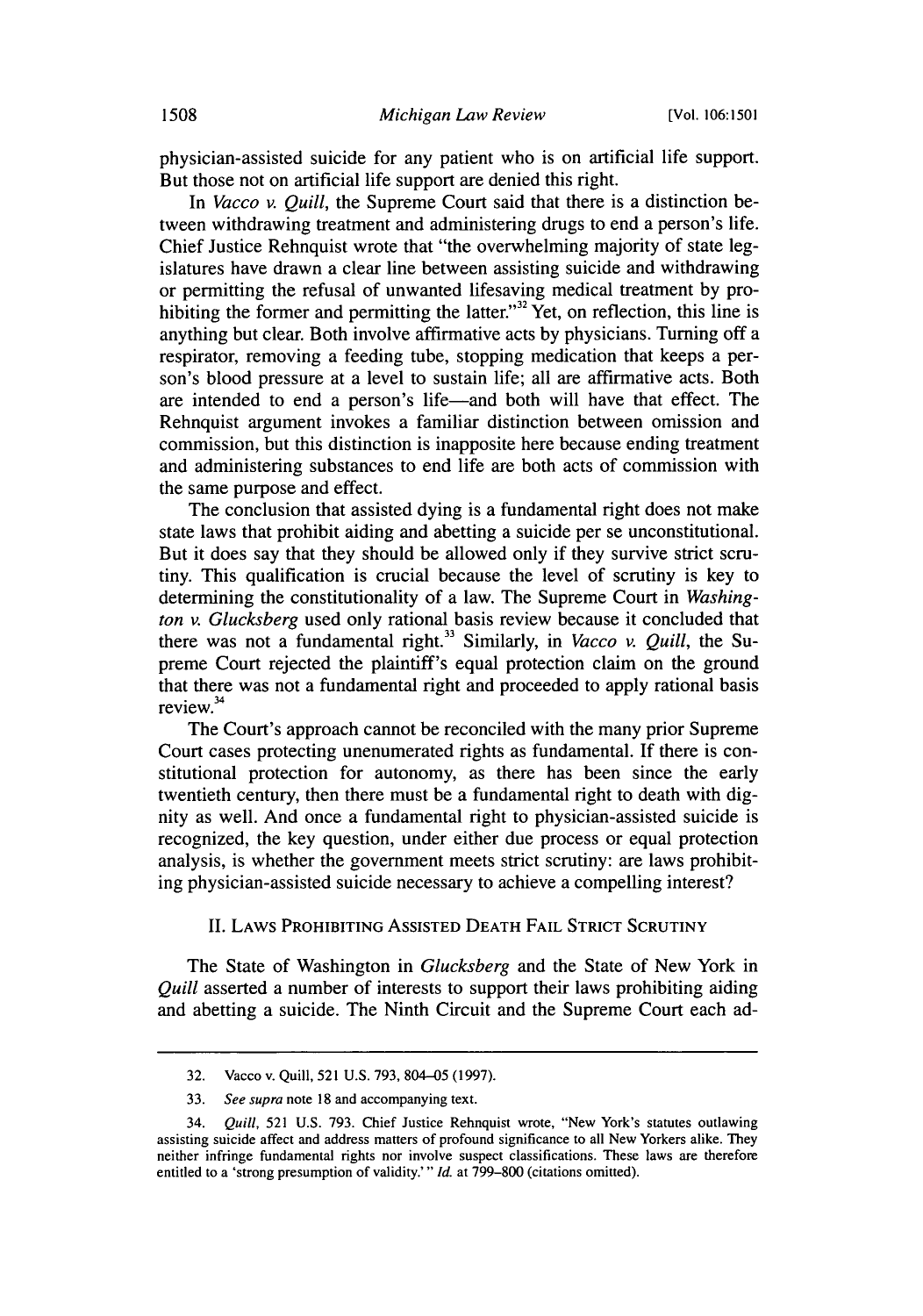dressed six specific interests: "(1) preserving life; (2) preventing suicide; (3) avoiding the involvement of third parties and use of arbitrary, unfair, or undue influence; (4) protecting family members and loved ones; (5) protecting the integrity of the medical profession; and (6) avoiding future movement toward euthanasia and other abuses."35 On careful examination, both the Washington law and the New York law fail strict scrutiny.

First, the states asserted that they have an interest in preserving life. In *Cruzan,* the Court stated that "we think a State may properly decline to make judgments about the 'quality' of life that a particular individual may enjoy, and simply assert an unqualified interest in the preservation of human life."<sup>36</sup> The Court in *Glucksberg* quoted this statement: "Washington has an 'unqualified interest in the preservation of human life.' The State's prohibition on assisted suicide, like all homicide laws, both reflects and advances its commitment to this interest." $37$ 

Undoubtedly, in the abstract, preserving human life is a compelling government interest. But context is crucial. The question is whether the state has a compelling interest in prolonging lives of terminally ill patients who wish to die. A terminally ill patient, by definition, will die relatively soon. With terminally ill patients, denying physician-assisted suicide likely will mean that the person stays alive additional days, weeks, or at most months. With non-terminally ill patients, denying assisted dying will mean that the person likely will live many more years or even decades. Thus, a distinction can be drawn based on the difference in the state's interests. Moreover, the Supreme Court, Washington, and New York had all previously recognized that their interest in preserving life was not sufficient to prevent people from terminating medical treatment, which would end their lives. Thus, the question is not whether, in general, the state has a compelling interest in protecting human life. Rather, the inquiry must be more specific: in light of the constitutional and statutory rights to stop medical interventions so as to end a person's life, does the state have a compelling interest in prolonging the life of a terminally ill patient against his or her wishes?

Put this way, the government's interest is far weaker. I never have understood what interest was served in keeping my father alive for several more days after he clearly and unequivocally expressed the desire that his suffering end. The Ninth Circuit explained this well:

As the laws in state after state demonstrate, even though the protection of life is one of the state's most important functions, the state's interest is dramatically diminished if the person it seeks to protect is terminally ill or permanently comatose and has expressed a wish that he be permitted to die without further medical treatment (or if a duly appointed representative has done so on his behalf). When patients are no longer able to pursue liberty or happiness and do not wish to pursue life, the state's interest in forcing them to remain alive is clearly less compelling. Thus, while the state may

<sup>35.</sup> Washington v. Glucksberg, 521 U.S. 702, 728 n.20 (1997).

<sup>36.</sup> Cruzan, 497 U.S. at 282.

<sup>37.</sup> Glucksberg, 521 U.S. at 728 (quoting Cruzan, 497 U.S. at 282).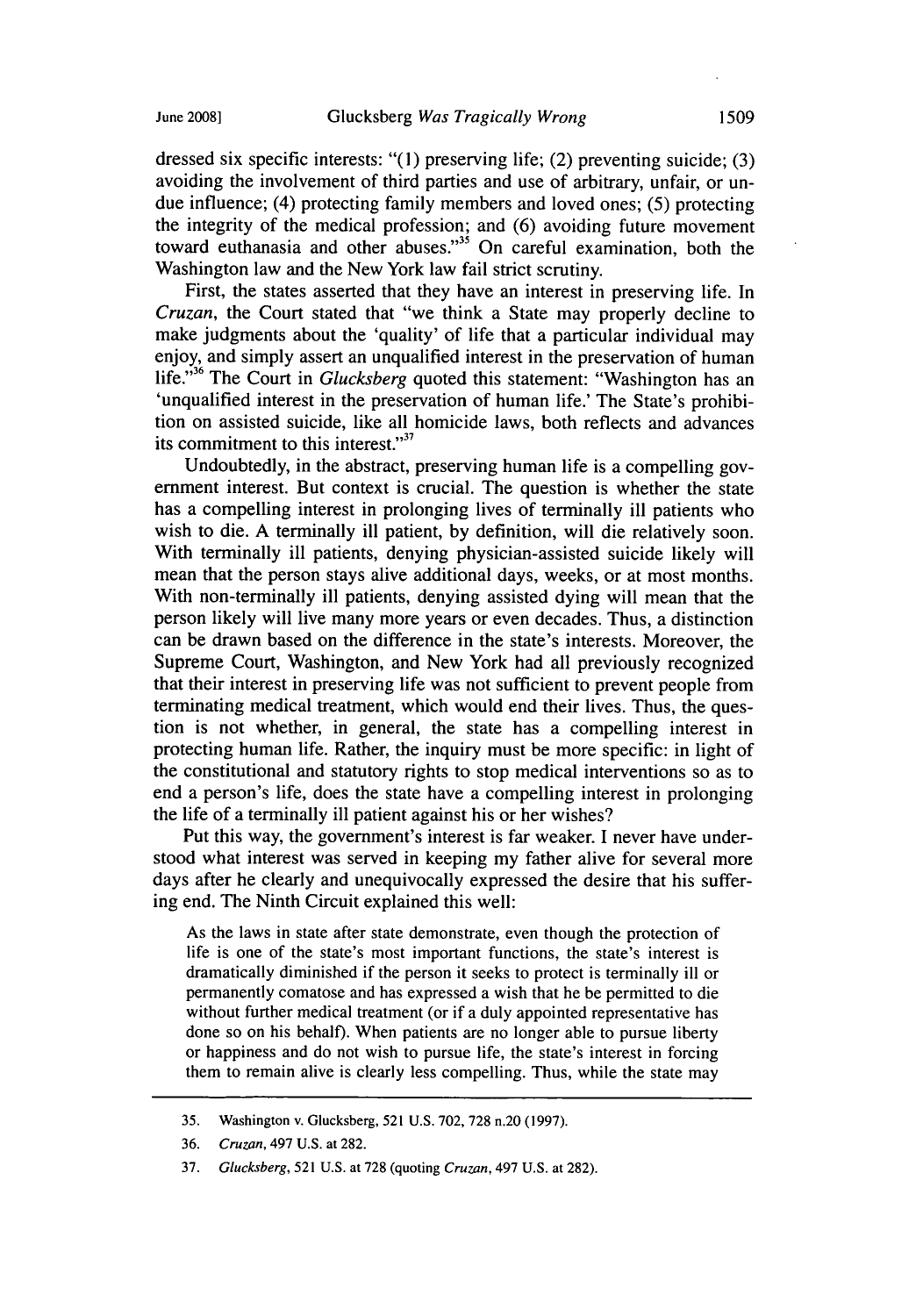still seek to prolong the lives of terminally ill or comatose patients or, more likely, to enact regulations that will safeguard the manner in which decisions to hasten death are made, the strength of the state's interest is substantially reduced in such circumstances **.**

Second, in writing for the Court, Chief Justice Rehnquist addressed the government's interest in preventing suicide:

Relatedly, all admit that suicide is a serious public-health problem, especially among persons in otherwise vulnerable groups....

Those who attempt suicide—terminally ill or not—often suffer from depression or other mental disorders **....** Thus, legal physician-assisted suicide could make it more difficult for the State to protect depressed or mentally ill persons, or those who are suffering from untreated pain, from suicidal impulses. $35$ 

But again, the Court states the issue at too high a level of abstraction. The question is not whether the state has an interest in preventing suicide; obviously as a general matter it does. Instead the question is much more specific: does the state have a compelling interest in preventing terminally ill patients from being assisted in their death? Phrased this way, the argument collapses into the prior point that the state has a compelling interest in safeguarding life.

There is a danger that people will use assisted death out of temporary depression. This is why it is a much more troubling issue as to whether the right should extend beyond the terminally ill. The autonomy argument for physician-assisted suicide would seemingly justify all individuals having such a right. But the state unquestionably has more of an interest in preventing the suicide and protecting the life of a person who is not terminally ill. Indeed, in such circumstances the state's interest is quantitatively different in terms of the length of life that is being extended, and likely qualitatively different in terms of the nature of that life. The issue, though, in *Washington v. Glucksberg* was just as to whether terminally ill individuals had the right to assisted dying. The state has no meaningful interest in preventing assisted death of a person suffering terribly from a terrible disease. In fact, as explained above, states already allow assisted dying by such individuals if they are on artificial life support.

Moreover, Judge Richard Posner has argued that "permitting physicianassisted suicide ... [in] cases of physical incapacity might actually *reduce* the number of suicides and *postpone* the suicides that occur."<sup>40</sup> The Ninth Circuit paraphrased his conclusion:

[A]ssuring such individuals that they would be able to end their lives later if they wished to, even if they -became totally physically incapacitated,

<sup>38.</sup> Compassion in Dying v. Washington, 79 **F.3d** 790, 820 (9th Cir. 1996) (en banc), rev'd sub nom. Glucksberg, 521 U.S. 702.

<sup>39.</sup> Glucksberg, 521 U.S. at 730-31.

<sup>40.</sup> RICHARD **A.** POSNER, **AGING AND OLD AGE** 244 (1995).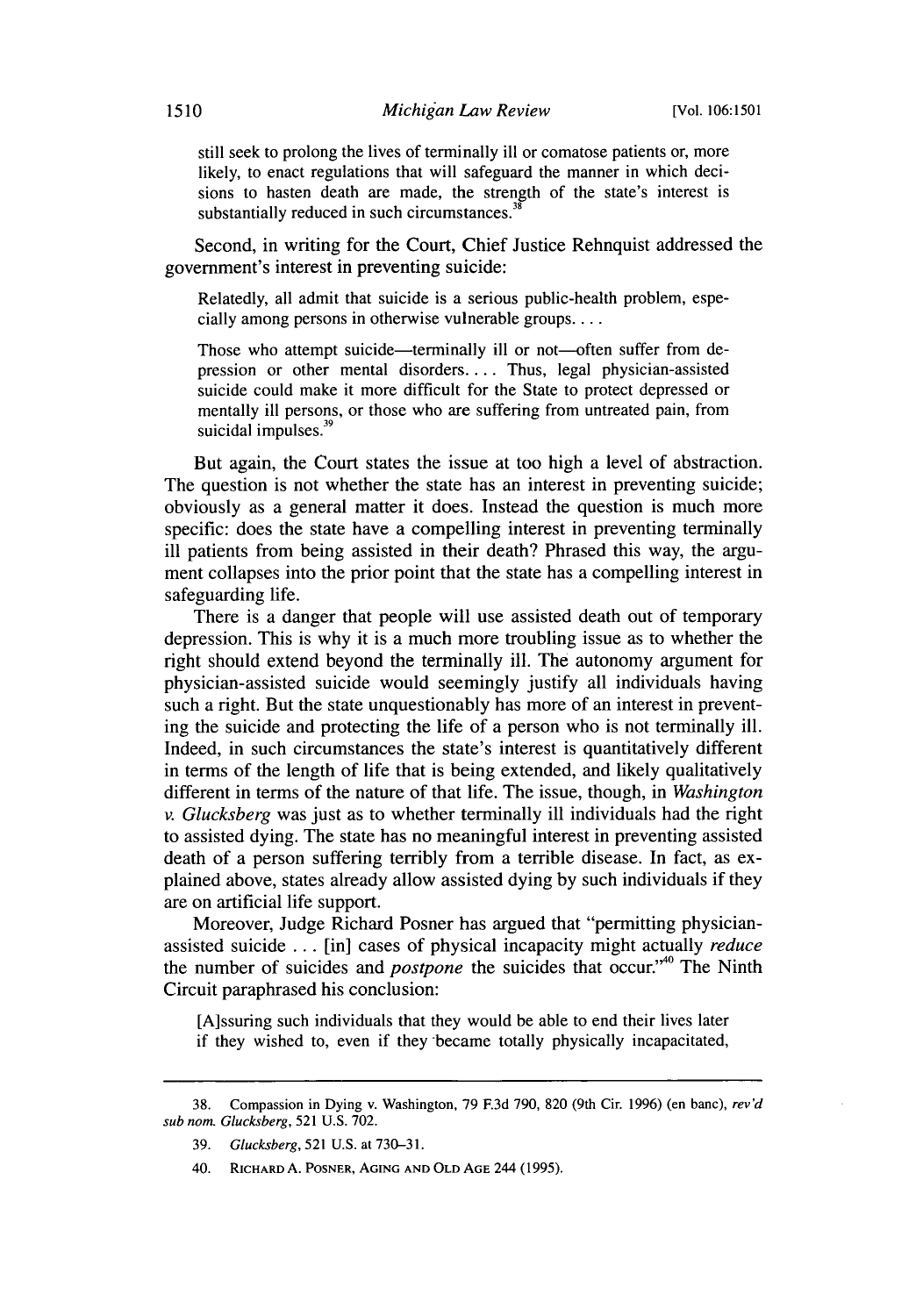would deter them from committing suicide now and would also give such people a renewed peace of mind.... [S]ome of those individuals would eventually commit suicide but others would decide never to do so.<sup>41</sup>

Judge Posner suggests that there might be another situation, besides for the terminally ill patient, where physician-assisted suicide should be recognized: a person facing a debilitating disease that denies them meaningful quality of life. This, too, is a hard question, but one that the Court did not need to resolve in *Washington v. Glucksberg.*

The third interest identified by the government is in protecting the integrity of the medical profession. Chief Justice Rehnquist stated, "The State also has an interest in protecting the integrity and ethics of the medical profession.... [T]he American Medical Association, like many other medical and physicians' groups, has concluded that '[p]hysician-assisted suicide is fundamentally incompatible with the physician's role as healer.<sup>' $,42$ </sup>

But it is not clear why this rises to the level of a compelling government interest. Each doctor can and would decide for himself or herself whether to assist a person in dying. Recognizing a constitutional right to assisted dying would not keep doctors from deciding whether and when to participate. There is a constitutional right to abortion, but no doctor is ever required to perform an abortion. Also, the argument is based entirely on an inapposite definition: the doctor's role is to be a "healer." But that does not help in dealing with situations where there is a terminally ill patient and no healing to be done. In such situations, isn't the doctor's primary role to reduce suffering, to make the patient as comfortable as possible? In this situation, then, physician-assisted suicide advances the central goal of the doctor.

This argument also ignores the extent to which doctors already participate in assisted dying. Some do this by ending essential medical care. Others may prescribe heavy doses of sedatives knowing that they will hasten the end of their patients' lives. A constitutional right to physician-assisted suicide will provide regulation for this practice. The summer that *Glucksberg* was decided, I participated in a debate over it with a doctor. He said that there were numerous instances in which he had administered drugs to alleviate pain knowing that the amount provided would end the person's life. Yet he also argued that protecting the medical profession required prohibiting physician-assisted suicide. He did not see what to me was an obvious tension in his position. He believed that doctors already can and do provide physicianassisted suicide, so there was no need for the law to do so. This point, however, undermines not only the concern for protecting the medical profession but the entire case against allowing assisted dying. If doctors already do this, and unquestionably they do, then surely it is better that it be covered by rules and procedures? Moreover, shouldn't all terminally ill patients have the opportunity for the exercise of this option? Also, again, once doctors are allowed to engage in assisted death by removing life support, there is no

<sup>41.</sup> *Compassion in Dying,* 79 F.3d at 824 n.98 (citing POSNER, *supra* note 40, at 243-53).

<sup>42.</sup> Glucksberg, 521 U.S. at 731.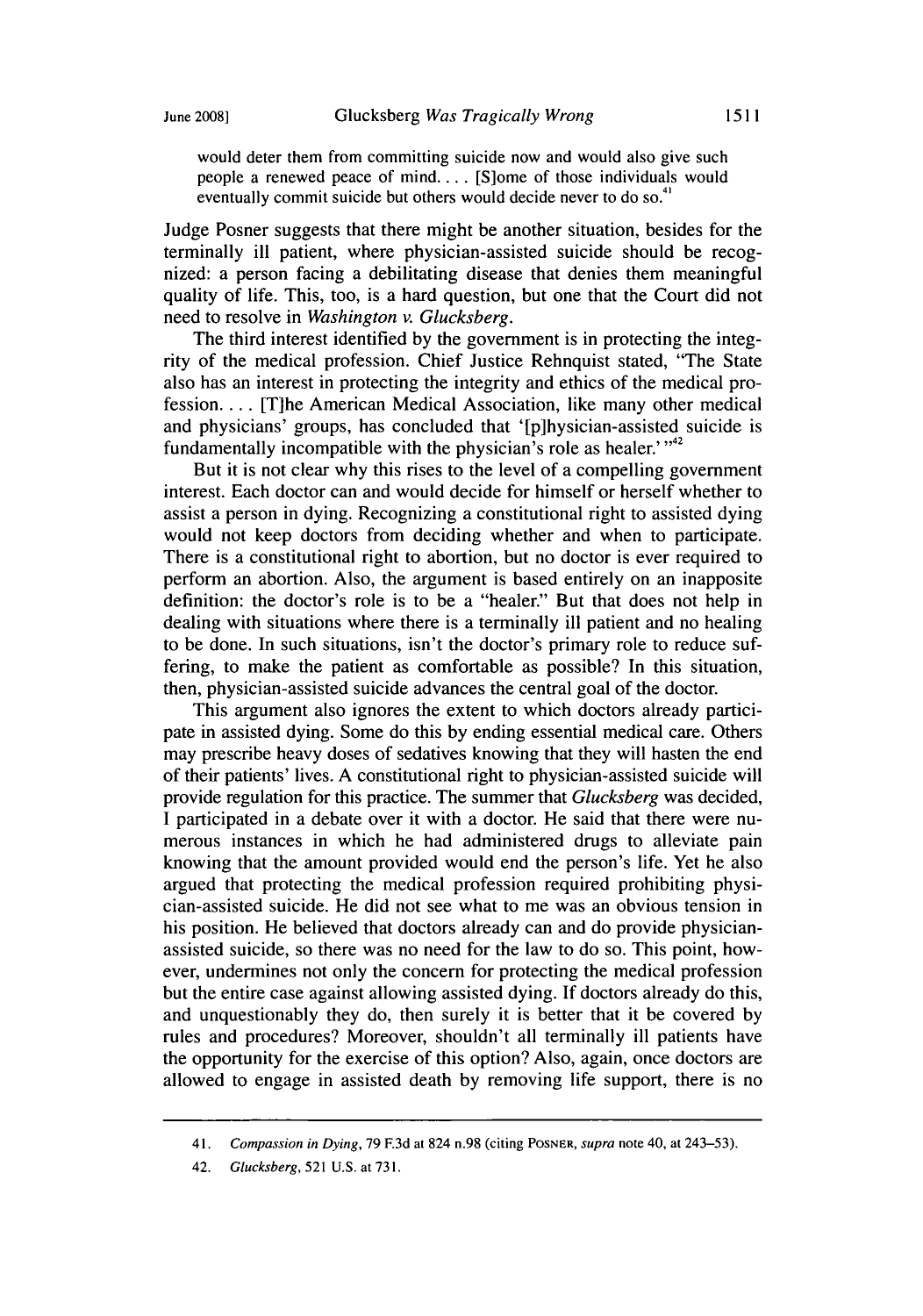reason why protecting the medical profession needs to be protected from what the plaintiffs in *Glucksberg* were requesting.

Fourth, the Court said that the government has an interest in preventing vulnerable individuals from being pressured into ending their lives. The Court explained:

[T]he State has an interest in protecting vulnerable groups—including the poor, the elderly, and disabled persons-from abuse, neglect, and mistakes.... We have recognized ... the real risk of subtle coercion and undue influence in end-of-life situations.... If physician-assisted suicide were permitted, many might resort to it to spare their families the substantial financial burden of end-of-life health-care costs.<sup>43</sup>

This is a serious concern, but the question must be whether the government has a compelling interest in preventing everyone from exercising a right to physician-assisted suicide because some might be pressured into ending their lives earlier than they wish. The analogy to abortion rights is apt. Recognizing a right to abortion might make some women, especially poor women, feel pressured into having abortions. But the Supreme Court has recognized that it is the right of each woman to decide whether to have an abortion. By the same reasoning, a competent adult with a terminal illness should not be denied the right to physician-assisted suicide because some other individuals will make poor choices because of pressure and influence.

Indeed, the same concern can be raised about the right to refuse medical care. A person could choose to terminate treatment because of pressure from family members or to reduce their emotional or financial burdens. Notwithstanding this concern, the Court recognized a right to refuse medical care in *Cruzan."* There is no reason why the concern is weightier or more powerful in the context of physician-assisted suicide.

Besides, if the concern is pressure, the solution should be to lessen the risk of pressure, not to prohibit assisted dying. And if the government is concerned that individuals might feel pressure to save their families from large expenses, then the government should ensure that the costs of medical care are adequately covered.

Finally, the Court accepted the State of Washington's argument that "the State may fear that permitting assisted suicide will start it down the path to voluntary and perhaps even involuntary euthanasia."<sup>45</sup> Yale Kamisar has persuasively made this argument.<sup>46</sup> The Court invoked the experience in the Netherlands, where it said that a study found 4,941 cases where physicians

46. Yale Kamisar, *Against Assisted Suicide — Even a Very Limited Form*, 72 U. DET. MERCY L. REv. **735 (1995);** Yale Kamisar, *The "Right to Die": On Drawing (and Erasing) Lines,* 35 DuQ. L. REV. 481 **(1996).**

<sup>43.</sup> *Id.* at 731-32.

<sup>44.</sup> *See* supra notes **28-31** and accompanying text.

<sup>45.</sup> *Glucksberg,* 521 U.S. at 732.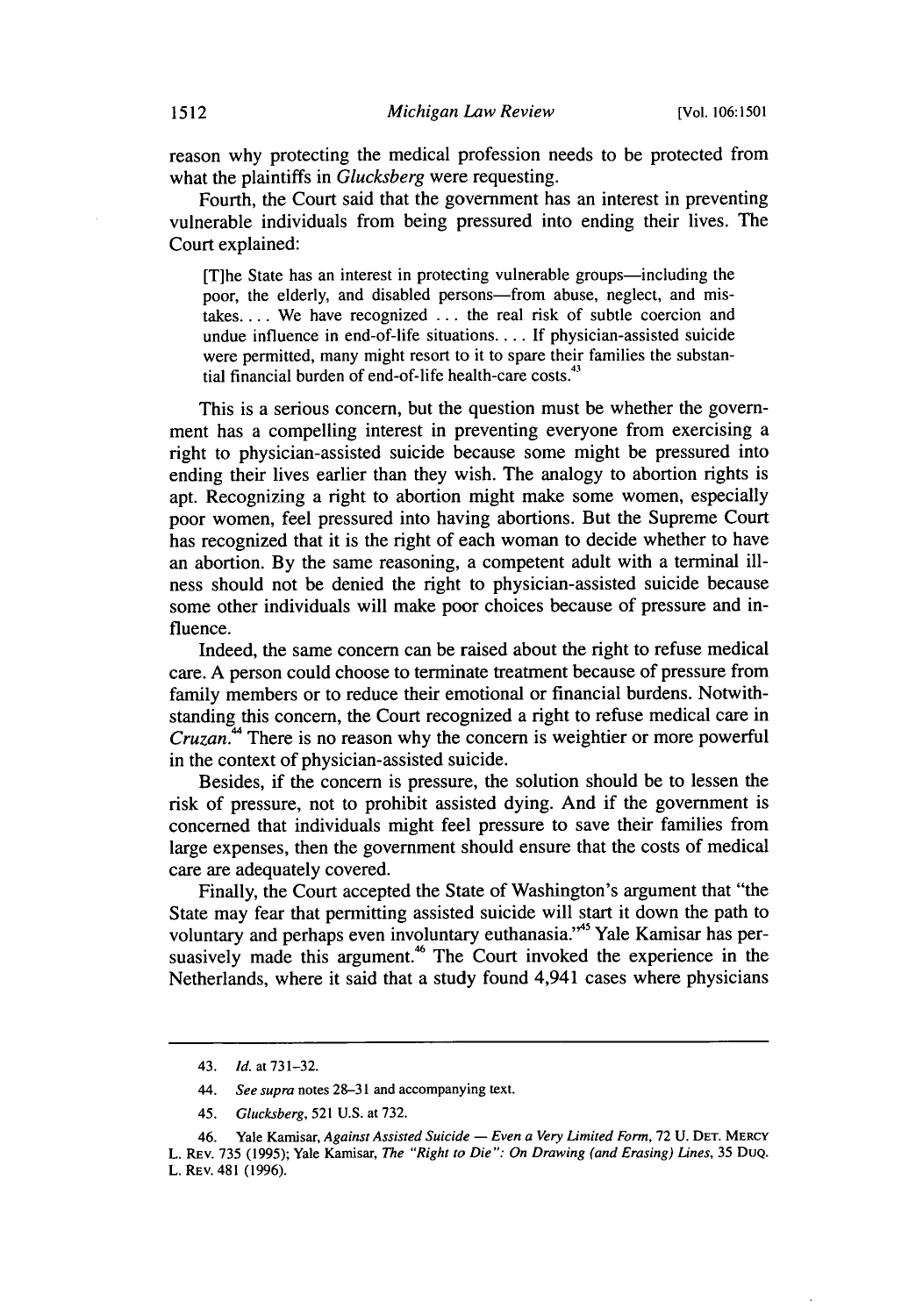administered lethal morphine overdoses without the patients' explicit consent. $47$ 

But this argument has the same problems as all other arguments against the existence of a right because that right might be abused. It has all the problems of a typical "slippery slope" argument. To recognize a right to assisted dying for competent, terminally ill patients does not as a matter of necessity lead to a right to physician-assisted suicide for others. Lines can be drawn. For instance, the right can be limited to terminally ill patients. As explained below, Oregon law in allowing physician-assisted suicide **by** terminally ill patients has drawn exactly this distinction for over a decade.

**I** recognize that the autonomy arguments for physician-assisted suicide for terminally ill patients also can be used to justify a right to physicianassisted suicide for non-terminally ill patients. **If** a terminally ill patient has the right, why not a person with a medical condition that causes unremitting pain but that will not hasten the end of the person's life? **Why** limit this to physical conditions; what of the person who is devastatingly depressed and wants to end his or her life in a way least likely to impose on family members? **If** a person's autonomy includes the right to end one's life painlessly and with the aid of a physician, why doesn't every competent adult have this right?

These are serious and troubling questions, but answering them does not require rejecting a right to assisted death for terminally ill patients. It certainly is possible to draw a line and conclude that a terminally ill patient is different because his or her death is reasonably imminent. **A** terminally ill patient, **by** definition, will lose much less of his or her life through physician-assisted suicide than would a non-terminally ill patient who commits suicide.

The Court should not deny a fight to some because others might abuse it. Freedom of speech can be used to impose great pain and social harms, yet that is not a reason for censorship. The right of parents to control the upbringing of their children might lead to physical abuses beyond the reach of the law. But these inevitable abuses are not reasons to deny the existence of the parents' right.

Moreover, there now has been a decade of experience in Oregon with legal assisted death. The Oregon experience provides powerful refutation of this and many of the arguments against assisted dying. Oregon law allows physicians to prescribe, but not administer, medications that can be used to end life. Several requirements must be met before a physician-assisted suicide can be carried out:

The law requires that a person requesting a prescription for lethal medication: **1)** is an adult; 2) is capable; **3)** is a resident of Oregon; 4) "has been determined **by** the attending physician and consulting physician to be suffering from a terminal disease"; **5)** "has voluntarily expressed his or her wish to die"; and **6)** "make[s] a written request for medication for the

<sup>47.</sup> Glucksberg, **521 U.S.** at 734.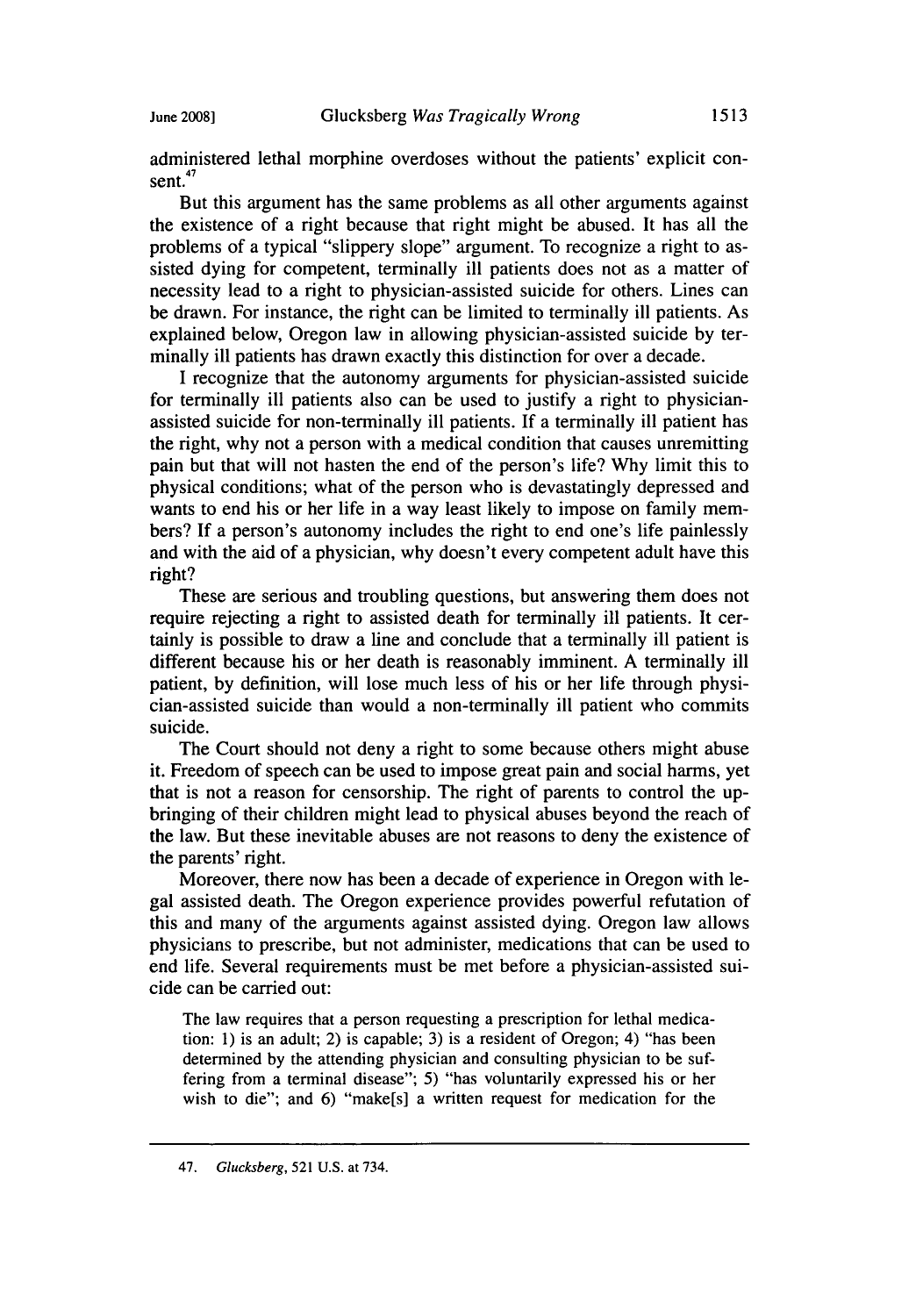purpose of ending his or her life in a humane and dignified manner in accordance with [Oregon Revised Statutes Sections] 127.800 to 127.897."<sup>48</sup>

The Oregon statute prescribes a number of steps that must be followed and which are designed to minimize the risk of abuse. The Oregon Department of Human Services describes them as follows:

**[** 1.] The patient must make two oral requests to his or her physician, separated by at least 15 days.

[2.] The patient must provide a written request to his or her physician, signed in the presence of two witnesses.

[3.] The prescribing physician and a consulting physician must confirm the diagnosis and prognosis.

[4.] The prescribing physician and a consulting physician must determine whether the patient is capable.

[5.] If either physician believes the patient's judgment is impaired by a psychiatric or psychological disorder, the patient must be referred for a psychological examination.

[6.] The prescribing physician must inform the patient of feasible alternatives to assisted suicide, including comfort care, hospice care, and pain control.

[7.] The prescribing physician must request, but may not require, the patient to notify his or her next-of-kin of the prescription request.<sup>49</sup>

The Oregon law gives the lie to the dire predictions of the State of Washington and the Supreme Court. The initiative required data collection and, as of the end of 2005, only 246 Oregonians had been assisted in suicide.<sup>30</sup> A study of the first decade of implementation found that "[flew complications have been reported from Oregon's assisted suicides; a result inconsistent with data from the Netherlands."<sup>51</sup> Another commentator noted that "[a]lthough the risks of coercion and abuse of the vulnerable are real, Oregon's experience demonstrates that such harms have not materialized. Contrary to the suggestion of opponents, the use of [physician-assisted suicide] remains limited and controlled, with no sign of being disproportionately chosen by or forced upon the vulnerable." $52$ 

The Oregon experience shows that procedural safeguards can prevent the abuses that the Court was concerned about in *Glucksberg.* Put in the lan-

50. Id. at 5.

**51.** Darr, supra note 48, at 43 (footnote omitted).

**52.** Lindsay N. McAneeley, Comment, Physician Assisted Suicide: Expanding the Laboratory to the State of Hawai 'i, **29 U. HAW.** L. **REv.** 269, **292** (2006) (footnote omitted).

<sup>48.</sup> Kurt Darr, Physician-Assisted Suicide: Legal and Ethical Considerations, 40 J. **HEALTH** L. 29, **39** (2007) (alterations in original) (quoting the Death with Dignity Act § 2.01, OR. **REV. STAT.** § 127.805 (2005)).

<sup>49.</sup> **OFFICE** OF **DISEASE PREVENTION & EPIDEMIOLOGY, OR. DEP'T** OF **HUMAN SERVS., EIGHTH ANNUAL REPORT ON** OREGON'S **DEATH WITH DIGNITY ACT** 7-8 (2006), available at http://www.oregon.gov/DHS/ph/pas/docs/year8.pdf.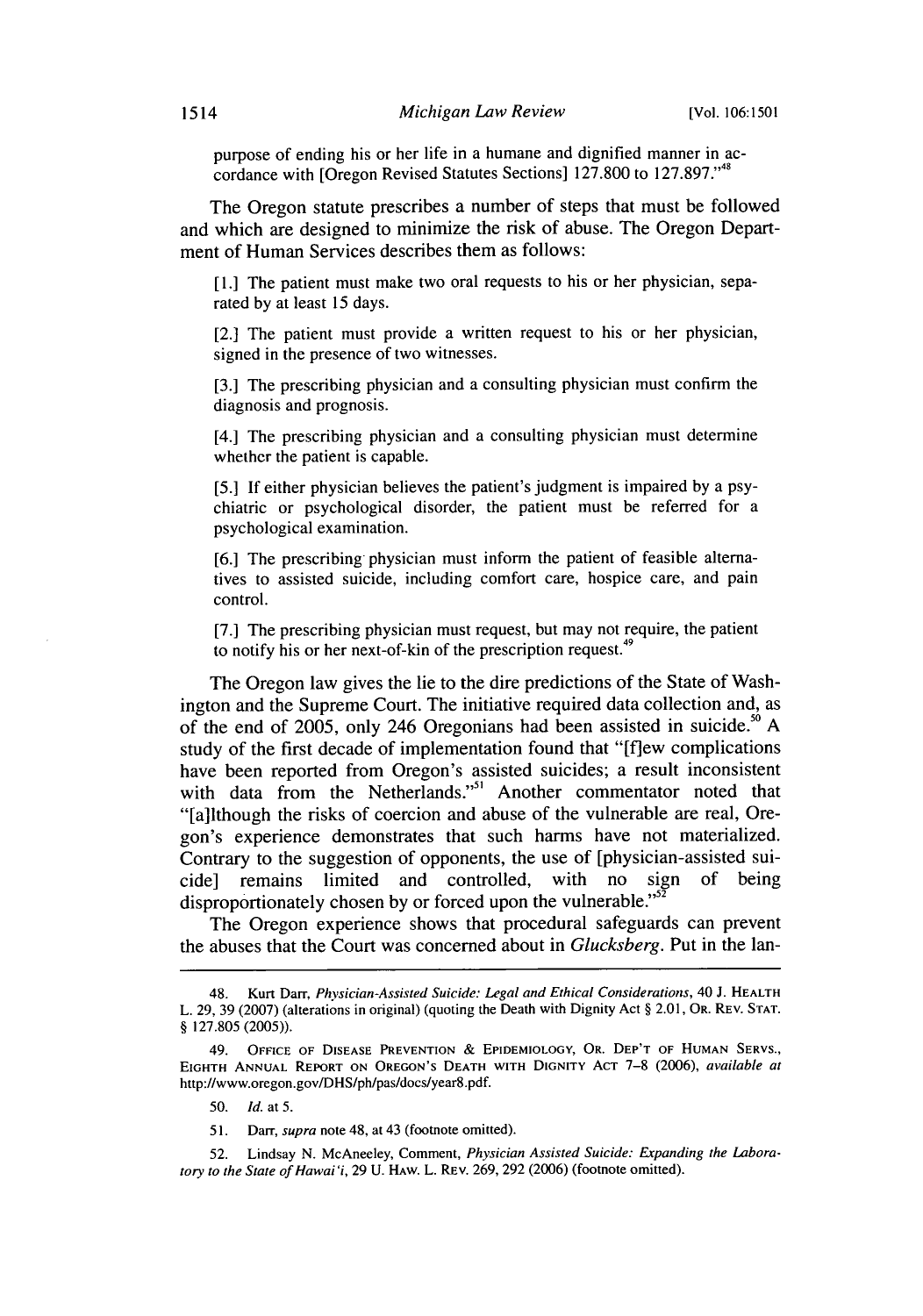guage of strict scrutiny, prohibiting all physician-assisted dying is not necessary in order to prevent the abuses.

#### **CONCLUSION**

Ultimately, the question in *Washington v. Glucksberg* and *Vacco v. Quill*—and today—is whether the issue of assisted dying should be left to the political process or decided by the courts. The Supreme Court took the former position in *Washington v. Glucksberg* and, in fact, recently upheld the Oregon Death with Dignity Act. $5$ 

Why not leave this to the political process? First, as I argue above, the Constitution should be interpreted as including a fundamental right to physician-assisted suicide. Protection of fundamental rights is not left to the political process.

Second, it is notable that although Oregon adopted its death with dignity initiative over ten years ago, no other states have copied this. One possible explanation is that people oppose physician-assisted death for terminally ill patients. Interestingly, though, that is not what opinion polls show. The Ninth Circuit cited public opinion at the time its decision was handed down in 1996:

Polls have repeatedly shown that a large majority of Americanssometimes nearing 90%-fully endorse recent legal changes granting terminally ill patients, and sometimes their families, the prerogative to accelerate their death by refusing or terminating treatment. Other polls indicate that a majority of Americans favor doctor-assisted suicide for the terminally ill. In April, 1990, the Roper Report found that 64% of Americans believed that the terminally ill should have the right to request and receive physician aid-in-dying. Another national poll, conducted in October 1991, shows that "nearly two out of three Americans favor doctorassisted suicide and euthanasia for terminally ill patients who request it." A 1994 Harris poll found 73% of Americans favor legalizing physicianassisted suicide.<sup>5</sup>

Why then has the political process not acted accordingly? I think that the answer is found in the same reason why the vast majority of Americans do not have living wills even though they have strong feelings about what they want done for them in a dire situation. A living will is something easy to put off. Thankfully, there seems no urgency. Creating a living will requires thinking about one's own mortality. These same human tendencies explain why the political process has not, and likely will not, provide a right to physician-assisted suicide. Maybe, too, those who think about it assume that they will have a sympathetic doctor who will obey their wishes.

<sup>53.</sup> In *Gonzales v. Oregon,* 546 U.S. 243 (2006), the Court held that the U.S. Department of Justice is not authorized under the Controlled Substances Act to block implementation of the Death with Dignity Act.

<sup>54.</sup> Compassion in Dying v. Washington, 79 **F.3d** 790, 810 (9th Cir. 1996) (en banc), *rev'd* sub nom. Washington v. Glucksberg, 521 U.S. 702 (1997) (footnotes omitted).